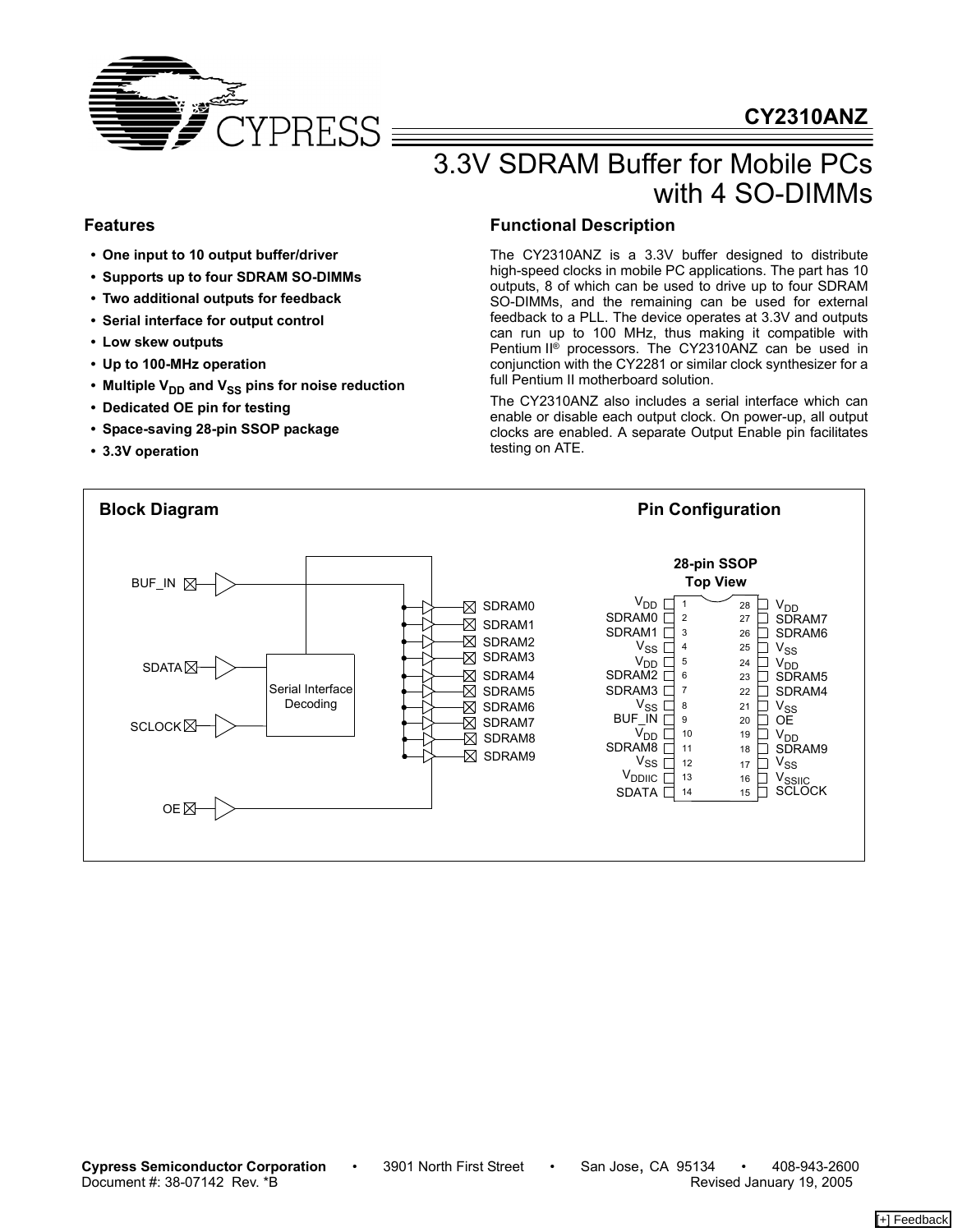

# **Pin Summary**

| <b>Name</b>        | <b>Pins</b>          | <b>Description</b>                                                         |
|--------------------|----------------------|----------------------------------------------------------------------------|
| $V_{DD}$           | 1, 5, 10, 19, 24, 28 | 3.3V Digital voltage supply                                                |
| $V_{SS}$           | 4, 8, 12, 17, 21, 25 | Ground                                                                     |
| V <sub>DDIIC</sub> | 13                   | Serial interface voltage supply                                            |
| V <sub>SSIIC</sub> | 16                   | Ground for serial interface                                                |
| <b>BUF IN</b>      | 9                    | Input clock                                                                |
| OE.                | 20                   | Output Enable, three-states outputs when LOW. Internal pull-up to $V_{DD}$ |
| <b>SDATA</b>       | 14                   | Serial data input, internal pull-up to $V_{DD}$                            |
| <b>SCLK</b>        | 15                   | Serial clock input, internal pull-up to $V_{DD}$                           |
| SDRAM [0-3]        | 2, 3, 6, 7           | SDRAM byte 0 clock outputs                                                 |
| <b>SDRAM [4-7]</b> | 22, 23, 26, 27       | SDRAM byte 1 clock outputs                                                 |
| <b>SDRAM [8-9]</b> | 11, 18               | SDRAM byte 2 clock outputs                                                 |

#### **Device Functionality**

| OΕ. | <b>SDRAM [0-17]</b> |
|-----|---------------------|
|     | High-Z              |
|     | 1 x BUF IN          |

#### **Serial Configuration Map**

.

• The Serial bits will be read by the clock driver in the following order:

Byte 0 - Bits 7, 6, 5, 4, 3, 2, 1, 0 Byte 1 - Bits 7, 6, 5, 4, 3, 2, 1, 0

Byte N - Bits 7, 6, 5, 4, 3, 2, 1, 0

- Reserved and unused bits should be programmed to "0".
- Serial interface address for the CY2310ANZ is:

| A6 | А5 | A4 | A <sub>3</sub> | A <sub>2</sub> | A1 | A0 | R/W     |
|----|----|----|----------------|----------------|----|----|---------|
|    |    |    |                |                |    |    | $--- -$ |

#### **Byte 0:SDRAM Active/Inactive Register (1 = Enable, 0 = Disable), Default = Enabled**

| <b>Bit</b> | Pin# | <b>Description</b>       |
|------------|------|--------------------------|
| Bit 7      |      | Initialize to 0          |
| Bit 6      |      | Initialize to 0          |
| Bit 5      |      | Initialize to 0          |
| Bit 4      |      | Initialize to 0          |
| Bit 3      | 7    | SDRAM3 (Active/Inactive) |
| Bit 2      | 6    | SDRAM2 (Active/Inactive) |
| Bit 1      | 3    | SDRAM1 (Active/Inactive) |
| Bit 0      | 2    | SDRAM0 (Active/Inactive) |

#### **Byte 1: SDRAM Active/Inactive Register (1 = Active, 0 = Inactive), Default = Active**

| <b>Bit</b> | Pin# | <b>Description</b>       |
|------------|------|--------------------------|
| Bit 7      | 27   | SDRAM7 (Active/Inactive) |
| Bit 6      | 26   | SDRAM6 (Active/Inactive) |
| Bit 5      | 23   | SDRAM5 (Active/Inactive) |
| Bit 4      | 22   | SDRAM4 (Active/Inactive) |
| Bit 3      |      | Initialize to 0          |
| Bit 2      |      | Initialize to 0          |
| Bit 1      |      | Initialize to 0          |
| Bit 0      |      | Initialize to 0          |

#### **Byte 2: SDRAM Active/Inactive Register (1 = Active, 0 = Inactive), Default = Active**

| <b>Bit</b> | Pin# | <b>Description</b>       |
|------------|------|--------------------------|
| Bit 7      | 18   | SDRAM9 (Active/Inactive) |
| Bit 6      | 11   | SDRAM8 (Active/Inactive) |
| Bit 5      |      | Reserved, drive to 0     |
| Bit 4      |      | Reserved, drive to 0     |
| Bit 3      |      | Reserved, drive to 0     |
| Bit 2      |      | Reserved, drive to 0     |
| Bit 1      |      | Reserved, drive to 0     |
| Bit 0      |      | Reserved, drive to 0     |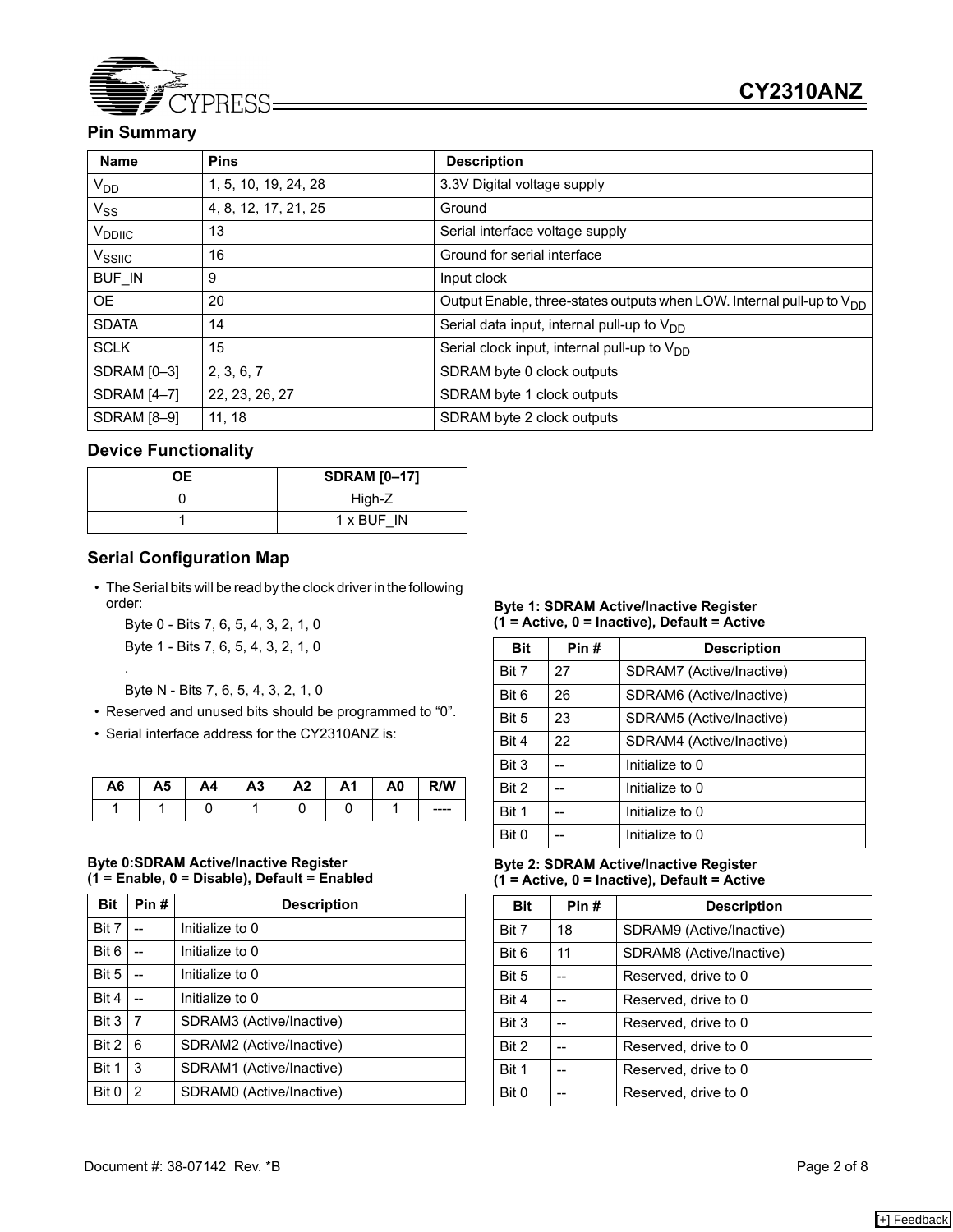

# **Maximum Ratings**

| DC Input Voltage (Except BUF IN)–0.5V to $V_{DD}$ + 0.5V |  |
|----------------------------------------------------------|--|
|                                                          |  |

| Static Discharge Voltage              |  |
|---------------------------------------|--|
| (per MIL-STD-883, Method 3015) >2000V |  |

# **Operating Conditions**

| <b>Parameter</b>   | <b>Description</b>                                                                                            | Min.  | Max.  | Unit |
|--------------------|---------------------------------------------------------------------------------------------------------------|-------|-------|------|
| V <sub>DD</sub>    | Supply Voltage                                                                                                | 3.135 | 3.465 |      |
| ΙA                 | Operating Temperature (Ambient Temperature)                                                                   |       | 70    | ം    |
|                    | Load Capacitance                                                                                              | 20    | 30    | рF   |
| ${\sf c}_{\sf IN}$ | Input Capacitance                                                                                             |       |       | рF   |
| t <sub>PU</sub>    | Power-up time for all V <sub>DD</sub> s to reach minimum specified voltage<br>(power ramps must be monotonic) | 0.05  | 50    | ms   |

#### **Electrical Characteristics**

| <b>Parameter</b>        | <b>Description</b>                       | <b>Test Conditions</b>                                                    | Min.  | Max. | <b>Unit</b> |
|-------------------------|------------------------------------------|---------------------------------------------------------------------------|-------|------|-------------|
| $V_{IL}$                | Input LOW Voltage <sup>[1]</sup>         | Except serial interface pins                                              |       | 0.8  | $\vee$      |
| V <sub>ILiic</sub>      | Input LOW Voltage                        | For serial interface pins only                                            |       | 0.7  | $\vee$      |
| $V_{\text{IH}}$         | Input HIGH Voltage <sup>[1]</sup>        |                                                                           | 2.0   |      | $\vee$      |
| $I_{IL}$                | Input LOW Current<br>(BUF_IN input)      | $V_{IN} = 0V$                                                             | $-10$ | 10   | μA          |
| $I_{IL}$                | Input LOW Current<br>(Except BUF IN Pin) | $V_{IN} = 0V$                                                             |       | 100  | μA          |
| Iн                      | Input HIGH Current                       | $V_{IN} = V_{DD}$                                                         | $-10$ | 10   | μA          |
| $V_{OL}$                | Output LOW Voltage <sup>[2]</sup>        | $I_{OL}$ = 25 mA                                                          |       | 0.4  | $\vee$      |
| V <sub>OH</sub>         | Output HIGH Voltage <sup>[2]</sup>       | $I_{OH} = -36$ mA                                                         | 2.4   |      | $\vee$      |
| OD                      | Supply Current <sup>[2]</sup>            | Unloaded outputs, 100-MHz                                                 |       | 200  | mA          |
| l <sub>DD</sub>         | <b>Supply Current</b>                    | Loaded outputs, 100-MHz                                                   |       | 360  | mA          |
| OD                      | Supply Current <sup>[2]</sup>            | Unloaded outputs, 66.67-MHz                                               |       | 150  | mA          |
| l <sub>DD</sub>         | <b>Supply Current</b>                    | Loaded outputs, 66.67-MHz                                                 |       | 230  | mA          |
| <b>I</b> <sub>DDS</sub> | <b>Supply Current</b>                    | BUF_IN=V <sub>DD</sub> or V <sub>SS</sub><br>All other inputs at $V_{DD}$ |       | 500  | μA          |

**Notes:** 

1. BUF\_IN input has a threshold voltage of V<sub>DD</sub>/2.<br>2. Parameter is guaranteed by design and characterization. Not 100% tested in production.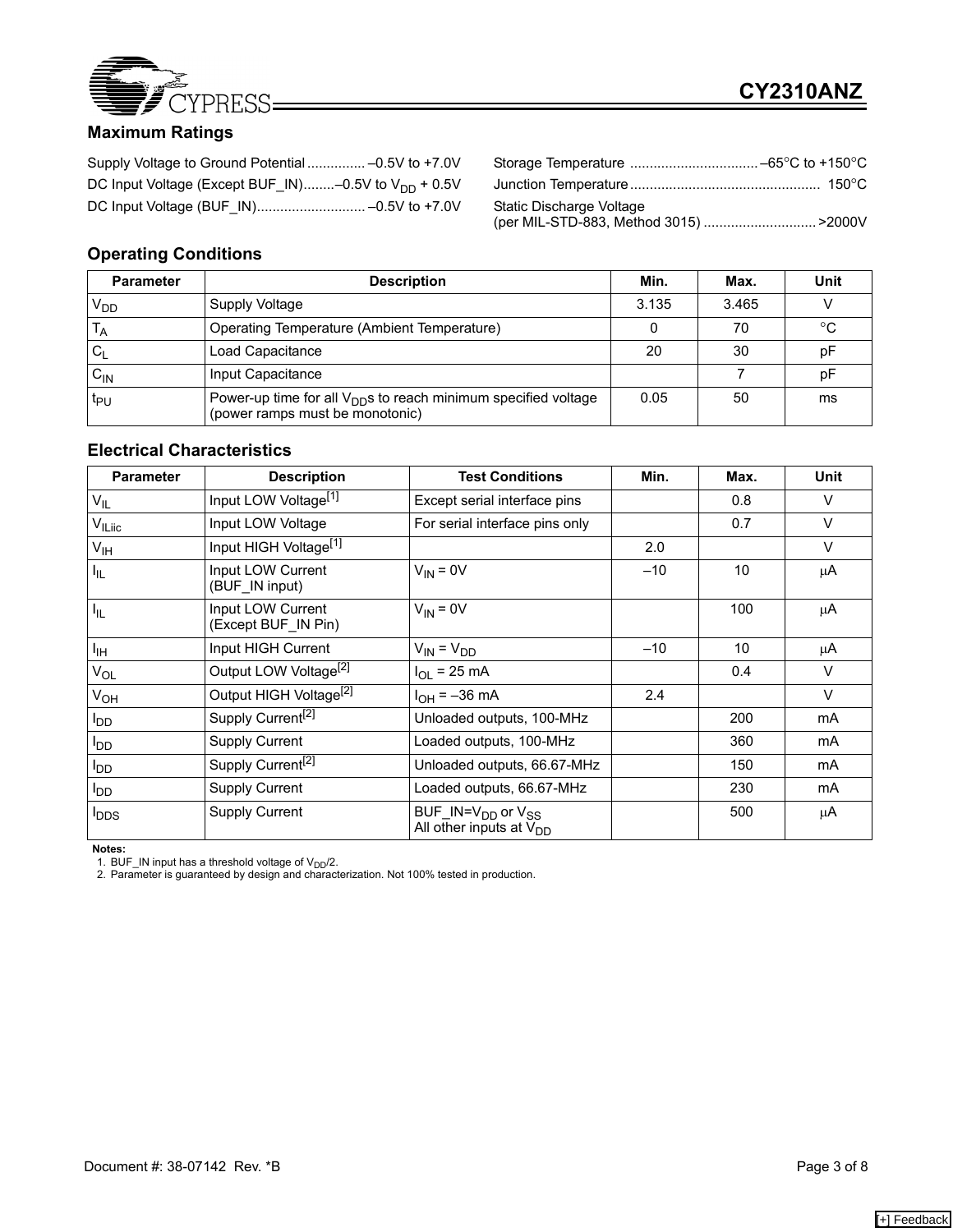

### **Switching Characteristics**[3]

| <b>Parameter</b> | <b>Name</b>                                   | <b>Test Conditions</b>         | Min. | Typ. | Max.              | Unit       |
|------------------|-----------------------------------------------|--------------------------------|------|------|-------------------|------------|
|                  | <b>Maximum Operating Frequency</b>            |                                |      |      | 100               | <b>MHz</b> |
|                  | Duty Cycle <sup>[2, 4]</sup> = $t_2 \div t_1$ | Measured at 1.5V               | 45.0 | 50.0 | 55.0              | %          |
| $t_3$            | Rising Edge Rate <sup>[2]</sup>               | Measured between 0.4V and 2.4V | 0.9  | 1.5  | 4.0               | V/ns       |
| $t_4$            | Falling Edge Rate <sup>[2]</sup>              | Measured between 2.4V and 0.4V | 0.9  | 1.5  | 4.0               | V/ns       |
| t <sub>5</sub>   | Output to Output Skew <sup>[2]</sup>          | All outputs equally loaded     |      | 150  | 250               | ps         |
| $t_6$            | SDRAM Buffer LH Prop. Delay <sup>[2]</sup>    | Input edge greater than 1 V/ns | 1.0  | 3.5  | 5.0               | ns         |
| t <sub>7</sub>   | SDRAM Buffer HL Prop. Delay <sup>[2]</sup>    | Input edge greater than 1 V/ns | 1.0  | 3.5  | 5.0               | ns         |
| t <sub>8</sub>   | SDRAM Buffer Enable Delay <sup>[2]</sup>      | Input edge greater than 1 V/ns | 1.0  | 5    | $12 \overline{ }$ | ns         |
| tg               | SDRAM Buffer Disable Delay <sup>[2]</sup>     | Input edge greater than 1 V/ns | 1.0  | 20   | 30                | ns         |

### **Switching Waveforms**

#### **Duty Cycle Timing**



#### **All Outputs Rise/Fall Time**



#### **Output-Output Skew**



**Notes:** 

3. All parameters specified with loaded outputs. 4. Duty cycle of input clock is 50%. Rising and falling edge rate is greater than 1V/ns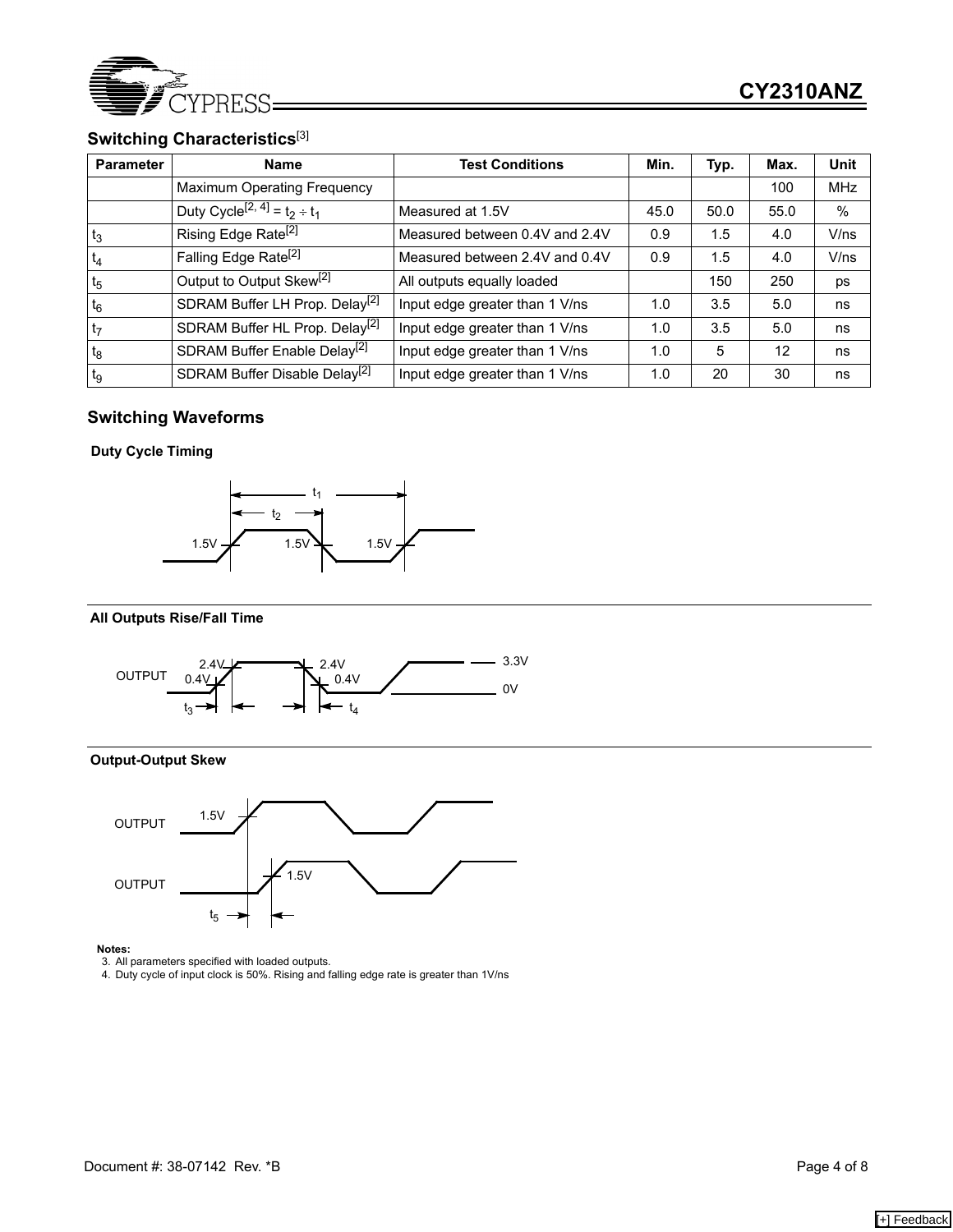

# **Switching Waveforms** (continued)

### **SDRAM Buffer LH and HL Propagation Delay**



#### **SDRAM Buffer Enable and Disable Times**



**Test Circuit**

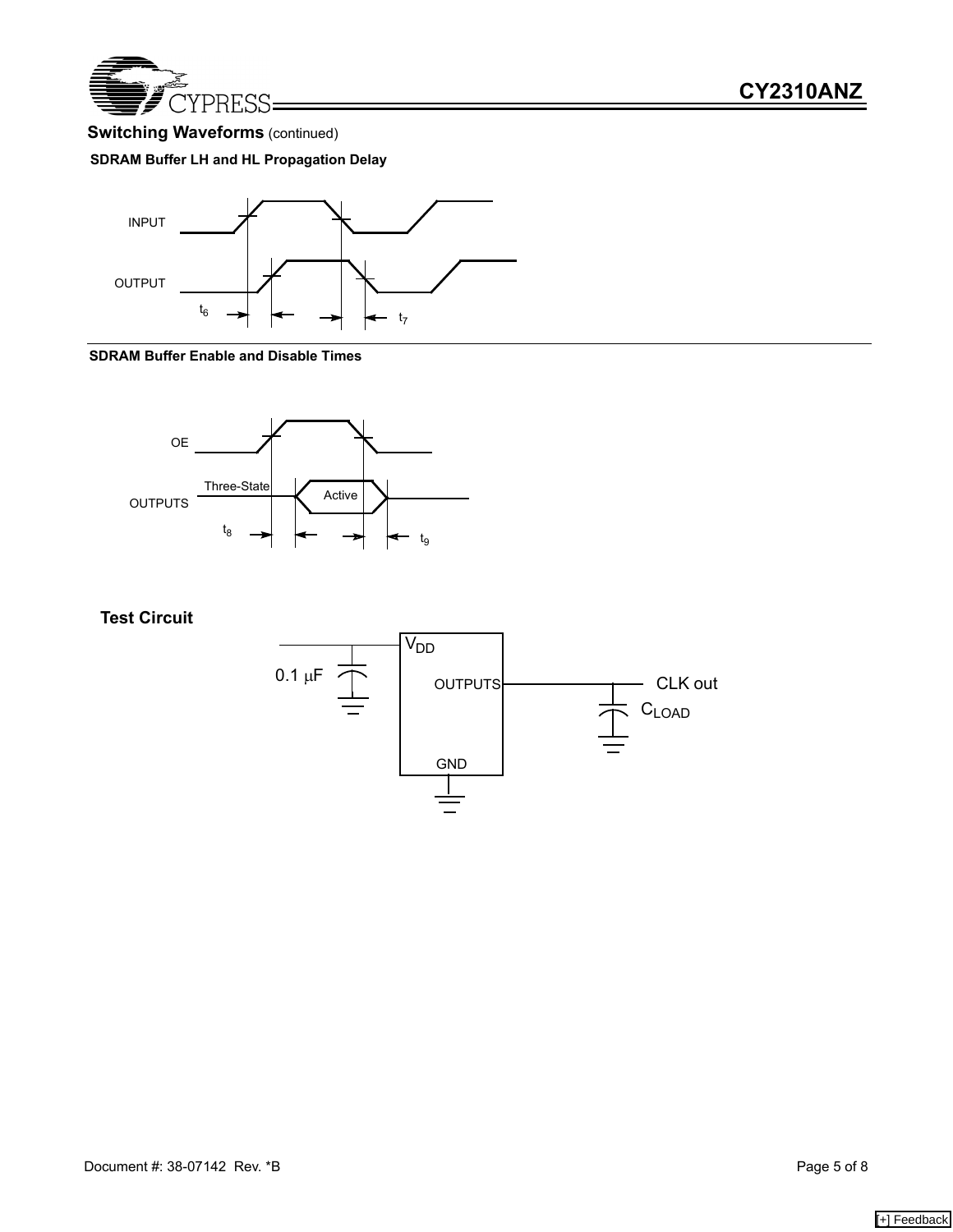

### **Application Information**

Clock traces must be terminated with either series or parallel termination, as is normally done.



Cd = DECOUPLING CAPACITOR

Ct = OPTIONAL EMI-REDUCING CAPACITORS

Rs = SERIES TERMINATING RESISTORS

#### **Summary**

- Surface mount, low-ESR, ceramic capacitors should be used for filtering. Typically, these capacitors have a value of 0.1 µF. In some cases, smaller value capacitors may be required.
- The value of the series terminating resistor satisfies the following equation, where Rtrace is the loaded characteristic impedance of the trace, Rout is the output impedance of the buffer (typically 25Ω), and Rseries is the series terminating resistor. Rseries > Rtrace – Rout
- Footprints must be laid out for optional EMI-reducing capacitors, which should be placed as close to the terminating resistor as is physically possible. Typical values of these capacitors range from 4.7 pF to 22 pF.
- A Ferrite Bead may be used to isolate the Board V<sub>DD</sub> from the clock generator V<sub>DD</sub> island. Ensure that the Ferrite Bead offers greater than 50Ω impedance at the clock frequency, under loaded DC conditions. Please refer to the application note "Layout and Termination Techniques for Cypress Clock Generators" for more details.
- If a Ferrite Bead is used, a 10 µF–22 µF tantalum bypass capacitor should be placed close to the Ferrite Bead. This capacitor prevents power supply droop during current surges.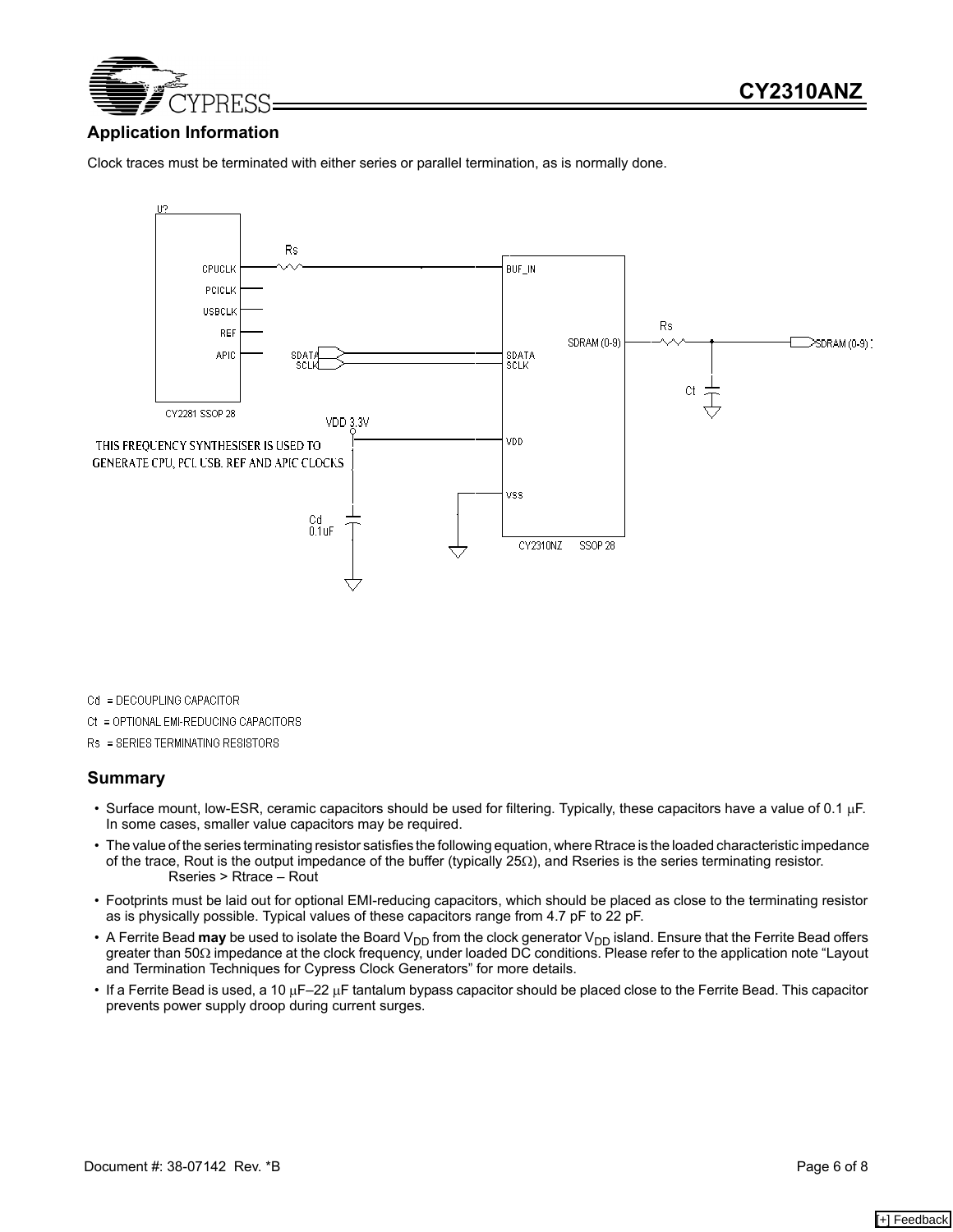

### **Ordering Information**

| <b>Ordering Code</b> | Package Type                | <b>Operating</b><br>Range |  |
|----------------------|-----------------------------|---------------------------|--|
| <b>Standard</b>      |                             |                           |  |
| CY2310ANZPVC-1       | 28-pin SSOP                 | Commercial                |  |
| CY2310ANZPVC-1T      | 28-pin SSOP - Tape and Reel | Commercial                |  |
| Lead-free            |                             |                           |  |
| CY2310ANZPVXC-1      | 28-pin SSOP                 | Commercial                |  |
| CY2310ANZPVXC-1T     | 28-pin SSOP - Tape and Reel | Commercial                |  |

### **Package Diagram**



1,25 REF.

 $\frac{0.55}{0.95}$ 

Pentium II is a registered trademark of Intel Corporation. All products and company names mentioned in this document may be 51-85079-\*C

the trademarks of their respective holders.

© Cypress Semiconductor Corporation, 2005. The information contained herein is subject to change without notice. Cypress Semiconductor Corporation assumes no responsibility for the use of any circuitry other than circuitry embodied in a Cypress product. Nor does it convey or imply any license under patent or other rights. Cypress products are not warranted nor intended to be<br>used for medical, life suppor products in life-support systems application implies that the manufacturer assumes all risk of such use and in doing so indemnifies Cypress against all charges.